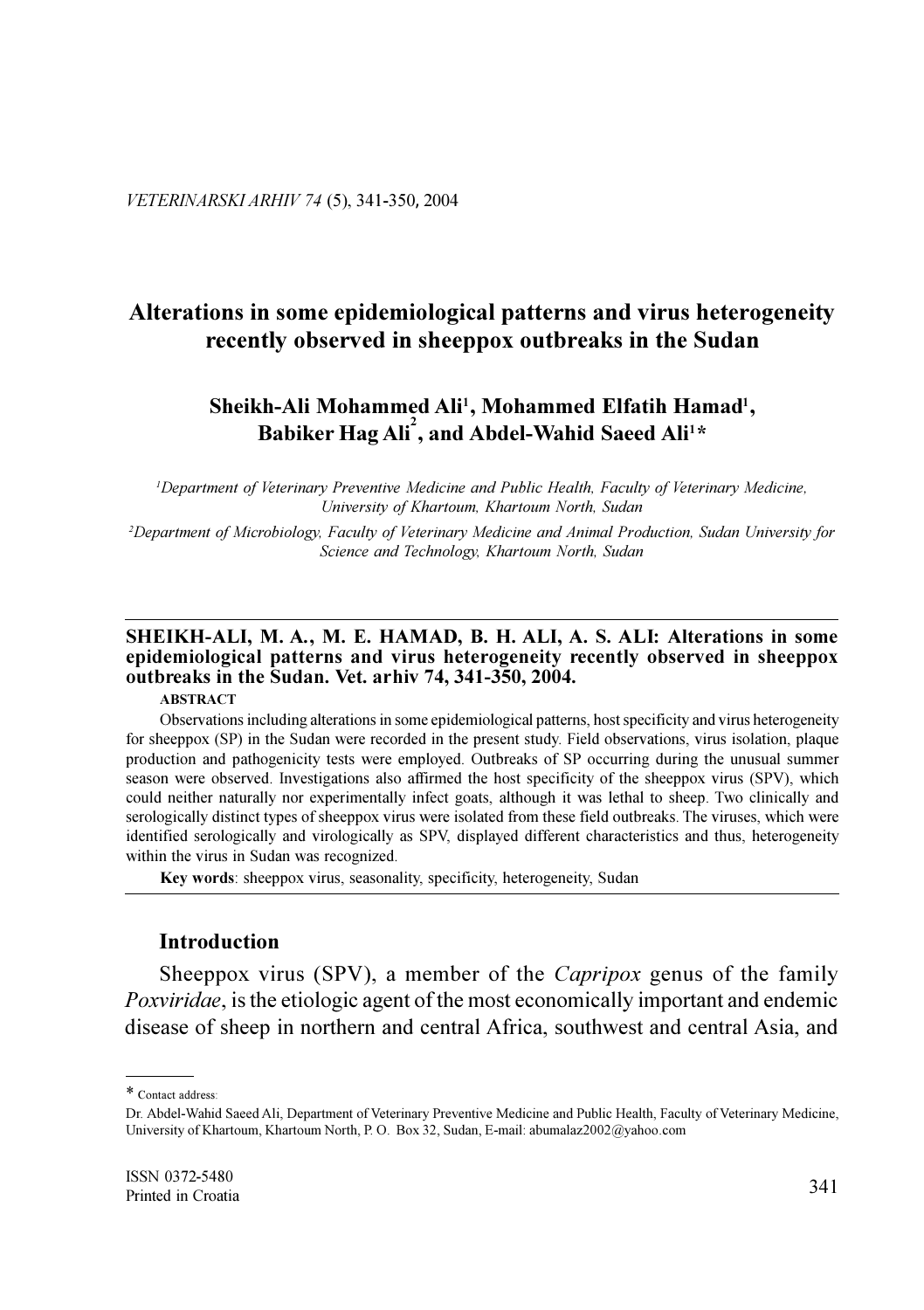the Indian subcontinent (CARN, 1993; ESPOSITO and FENNER, 2001). The disease manifests itself in pyrexia, cutaneous and lung lesions and lymphadenopathy (MUNZ and DUMBELL, 1994; ESPOSITO and FENNER, 2001). Transmission of SPV was reported to occur via the aerosol and insect vector (KITCHING and TAYLOR, 1985a; KITCHING and MELLOR, 1986). Sheeppox virus is generally considered to be host specific as the disease outbreaks or virus isolates occur or are noted to cause disease in sheep only (MURTY and SINGH, 1971; MUNZ and DUMBELL, 1994; RAO and BANDYOPADHYAY, 2000).

In the Sudan the first scientific investigation on SP was stimulated by BENNET et al. (1944) who affirmed the endemicity of the disease in the country and host specificity of the virus. However, HAJER et al. (1988) have reported non-host-specific SPV which could infect goats. Sheeppox in the Sudan is responsible for dramatic economic losses, particularly in animals prepared for export (LOSOS, 1986). It was also known to be a seasonal disease associated with the cold winter (MUZICHIN and ALL 1979).

In this communication, we report certain alterations in the disease epidemiology, affirm the host specificity and heterogeneity within SPV isolates in the Sudan.

### **Materials and methods**

Field observations and sampling. Many of the diversified farms in the outskirts of Khartoum were placed under observation for a one-year period in order to assess the occurrence of the disease during the different seasons. Information, including clinical signs, morbidity and mortality rates, were collected. Samples were collected from different farms in different seasons. Investigated winter outbreaks occurred at Rawasi Farm and Bagir Farm. In Rawasi Farm the population was 5200 adult rams and ten goats, including four kids. In Bagir Farm the infected population was a holding of 16 sheep, including five nursing ewes and their 3-4 month-old single lambs, and 13 goats including kids.

The investigated summer outbreaks occurred in Mingif Farm, University Farm and in the Central Quarantine. In the Mingif Trade Company Farm in Muwaleih, west of Omdurman province, the disease observed in 1300 rams. In the University Farm a mixed flock of sheep and goats showed the disease, and a large population of pure sheep at the Central Quarantine in Kadarow (Khartoum) was also affected. Samples were received from the Rawasi, Bagir and Mingif outbreaks, while only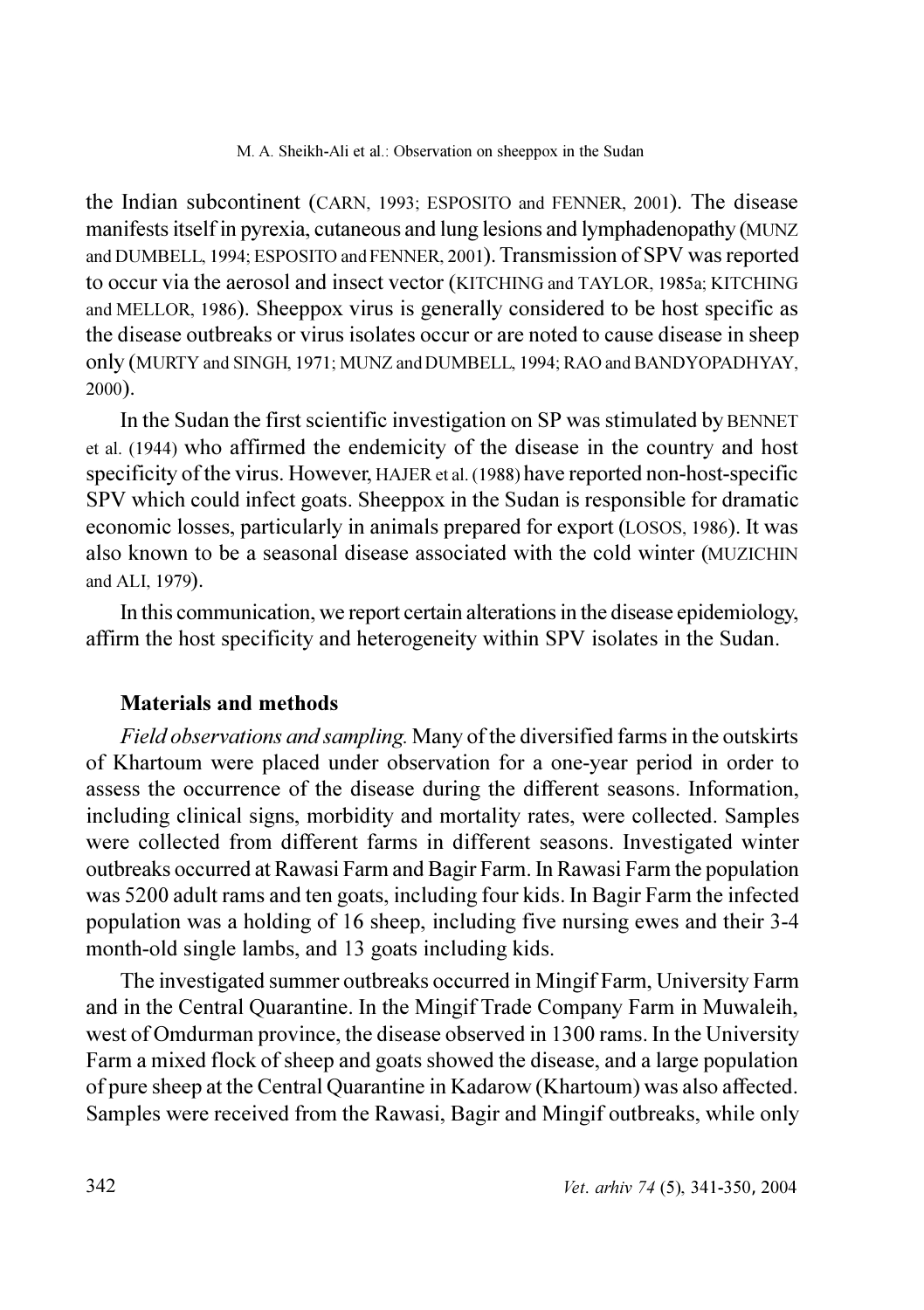clinical data were available from the other outbreaks. Skin samples were collected as described by ABUSAMRA (1980). Samples were chopped and minced in a pestle and mortar with sterile sand. The paste was centrifuged and the supernatant alliquoted and stored at -20 °C before processing.

*Preparation of cell cultures.* Lamb testicle (LT), lamb kidney (LK), lamb thyroid (LTY) and ovine foetal lung (OFL) cell cultures were used for the isolation and titration of the viruses. LT and LK were prepared as described by FERRIS and PLOWRIGHT (1958) while LTY and OFL were prepared after NITZSCHKE et al. (1967). Primary cultures and subcultures for these cells were grown in Falcon flasks and Roux bottles using Glasgow Modified Essential Medium (GMEM) (Sigma, St. Louis, Mo, U.S.A.) supplemented with antibiotic-antimycotic and anti-PPLO solutions and 10% or 2% calf serum as growth and maintenance medium, respectively.

Virus isolation and titration. Each 0.2 ml of the processed sample was placed in a cell culture tube. The tubes were then incubated at 37  $^{\circ}$ C rolling at speed of 5 rom for one hour before 0.8 ml of fresh medium was added to each tube; rolling then resumed for one hour. Thereafter, the content of the tubes was discarded and 1 ml of fresh maintenance medium was added to each tube. They were then incubated stationary in tilted racks at 37  $^{\circ}$ C. The tubes were examined daily under an inverted microscope for two weeks. Control tubes received 0.2 ml of GMEM medium.

To define the titre of the viruses, their ten-fold dilution was prepared and 50 ul of each dilution with 50 ul of cell suspension containing 1.5 million cell per ml. were placed in each of eight wells of a row of microtitre plate. The plates were sealed and incubated in a carbon dioxide incubator. The titres were calculated according to method of Spearman and Karber (FINNEY, 1964).

Virus identification. The viruses were provisionally identified as pox in view of the clinical signs exhibited by the infected animals and the cytopathic effect (CPE) they produced in cell cultures. They were further identified by serological tests, including agar gel immunodiffusion (AGID) which was conducted after SHARMA and DHANDA (1971) and counter-immunoelectrophoresis (CIEP) basically carried out as described by SHARMA et al. (1988). In both tests the infected skin antigen was reacted with reference serum against the 0240 Kenyan strain of the virus. Non-infected sheep skin, phosphate buffer saline (PBS) and GMEM were incorporated as negative controls.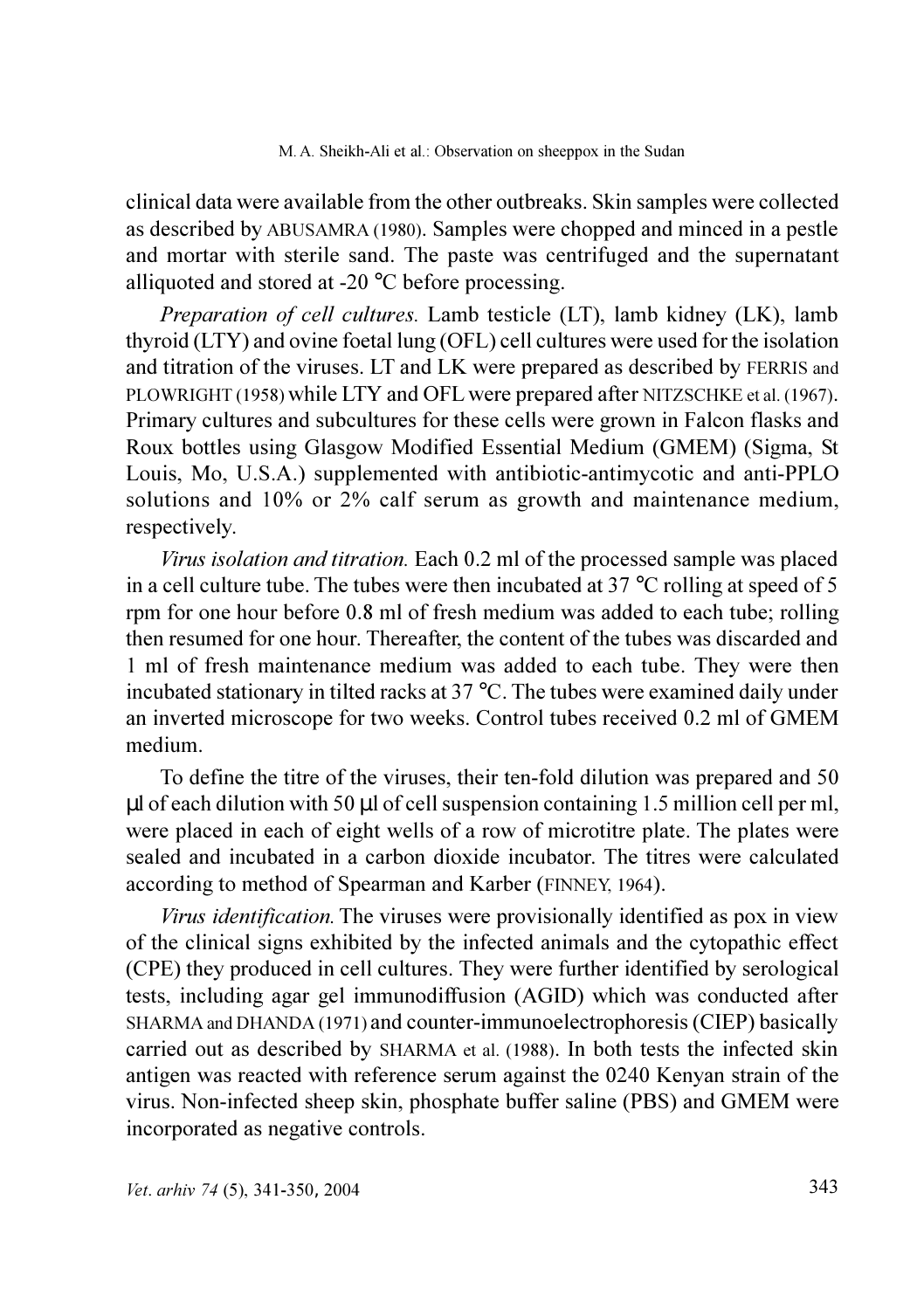Plaque and pathogenicity tests. Plaque production test was used to follow up when the viruses developed different CPEs. The technique was essentially performed as described by PORTERFIELD and ALISON (1960). Two groups of susceptible lambs and kids (four animals per group) were also inoculated with the cell culture harvest to redevelop the clinical disease. Lesions were observed and temperature recorded.

# **Results**

Field findings. Infections in Rawasi and Bagir Farms were clinically observed as being distinct from the Mingif outbreak cases. The nodular form of SP in which nodules are epidermal and protruding was diagnosed in Rawasi and Bagir farms, while in Mingif the nodules were subcutaneous and unapparent unless palpated, or under the tail where large erythematous patches were visible. Outbreaks in Rawasi and Bagir Farms were reported in winter, whereas the Mingif outbreak was reported in summer. Details of the outbreaks are presented in Table 1. In all outbreaks, infected animals showed respiratory complications. None of the goats in the Rawasi, Bagir and University Farms showed any clinical signs of pox, although they were in intimate contact with the infected sheep.

| Location | Season | Sheep No | Cases          | Dead           | Morbidity<br>(9) | Mortality<br>(9) | Pox<br>form |
|----------|--------|----------|----------------|----------------|------------------|------------------|-------------|
| Rawasi   | Winter | 5200     | 120            | 93             | 230              | 170              | nodular     |
| Bagir    | Winter | 16       |                |                | 75.00            | 43.00            | nodular     |
| Mingif   | Summer | 1300     | $\blacksquare$ | $\blacksquare$ | 20 00            | 8.00             | s/c         |

Table 1. Some epidemiological features of sheeppox outbreaks

 $s/c =$ subcutaneous

Virus isolation and identification. The LT cell culture was proved as the system of choice for SPV as it had advantages over the other systems in that it was easier to produce, more susceptible and gave a faster and better yield of virus (Tables 2) and 3). The OFL cells showed no susceptibility to SPV.

Tubes that were inoculated with Rawasi and Bagir isolates developed visible CPE on the  $6<sup>th</sup>$ -8<sup>th</sup> days post-inoculation (p.i.) (Table 2). The CPE was diffuse and marked by cell rounding and formation of large cells (Fig. 1). The Mingif isolate produced different CPE which started as early as the 4<sup>th</sup> day PI (Table 2) and marked by cytoplasmic bridges connecting separated cell clusters (Fig. 2). The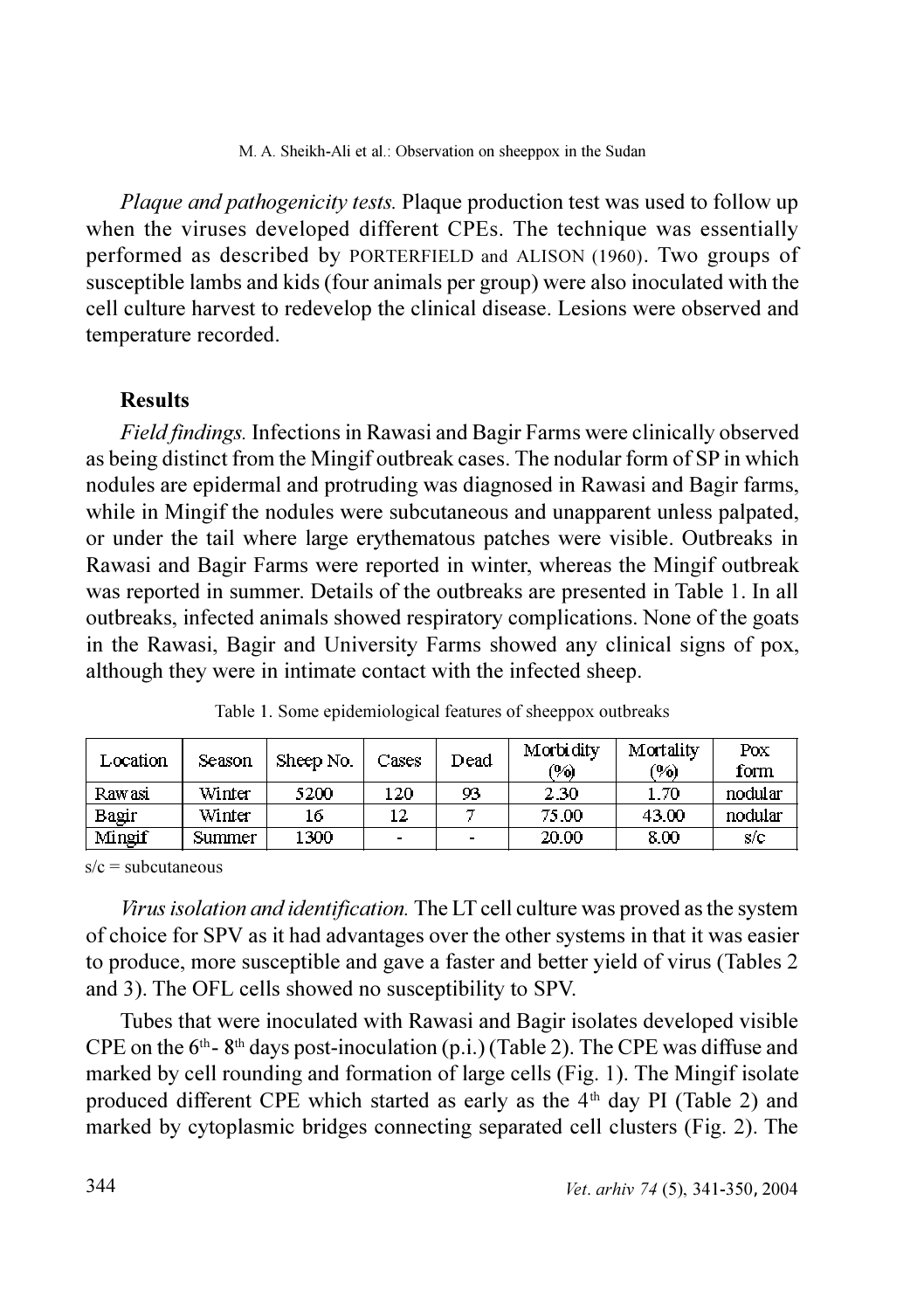individual cells tended to be spindle-shaped and in general the CPE started as a foci of cell distraction from where it spread with predictable progression.

Plaque and pathogenicity tests. In the plaque production test, the CPE produced by Rawasi and Bagir viruses was diffuse, while the Mingif isolate of SPV developed discrete plaques.



Fig. 1. Lamb testicle cell culture infected with Rawasi sheeppox virus isolate

| Virus<br>isolate    | Cell culture type | First CPE appear<br>(days pi) | 80% cell destruction<br>(days p.i.) |
|---------------------|-------------------|-------------------------------|-------------------------------------|
| Rawasi and<br>Bagir | lamb testicle     | 6                             | 13 15                               |
|                     | lamb kidney       | 8                             | 14 16                               |
|                     | lamb thyroid      |                               | 15 16                               |
|                     | ovine foetal lung | Nil                           | Nil                                 |
| Mingif              | lamb testicle     | 4                             | 11-12                               |
|                     | lamb kidney       |                               | 13 15                               |
|                     | lamb thyroid      |                               | ND                                  |
|                     | ovine foetal lung | Nil                           | Ni1                                 |

Table 2. Growth of sheeppox virus isolates in different cell cultures

 $ND = not$  done,  $Nil = no$  CPE of cells destruction observed.

Rawasi and Bagir isolates of SPV showed similar growth pattern in various cell cultures.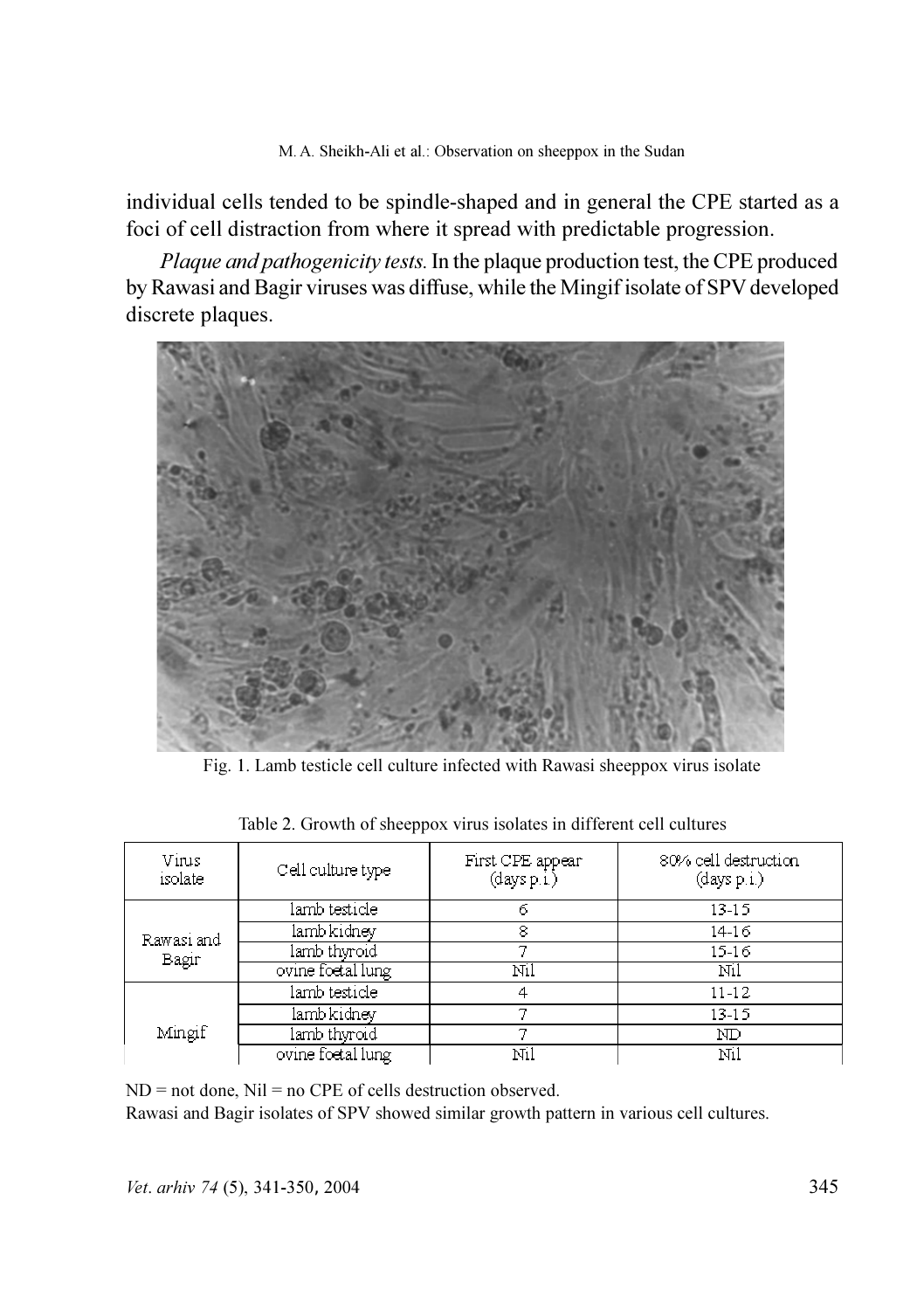

Figure 2. Lamb testicle cell culture infected with Mingif sheeppox virus isolate

| Virus isolate | Cell culture type | Titre $(TCID_{50})/ml$ |
|---------------|-------------------|------------------------|
|               | lamb testicle     |                        |
| Rawasi        | lamb kidney       |                        |
|               | lamb thyroid      | ∪.4∩⊦                  |
| Mingif        | ovine foetal lung |                        |

Table 3. Titres of sheeppox virus isolates propagated in different cells and titrated in lamb testicle cells

The susceptible lambs inoculated with the cell culture harvest of the SPV developed clinical signs of the disease, including pox lesions, an obvious rise in temperature and respiratory distress after ten days of inoculation; 50% mortality was recorded. In contrast the kids which had received the same dose showed no signs of illness, apart from transient elevation in temperature (Table 4).

# **Discussion**

One of the most important features noted during field observations was a change in the epidemiology of SP in the Sudan. The disease, which was known to be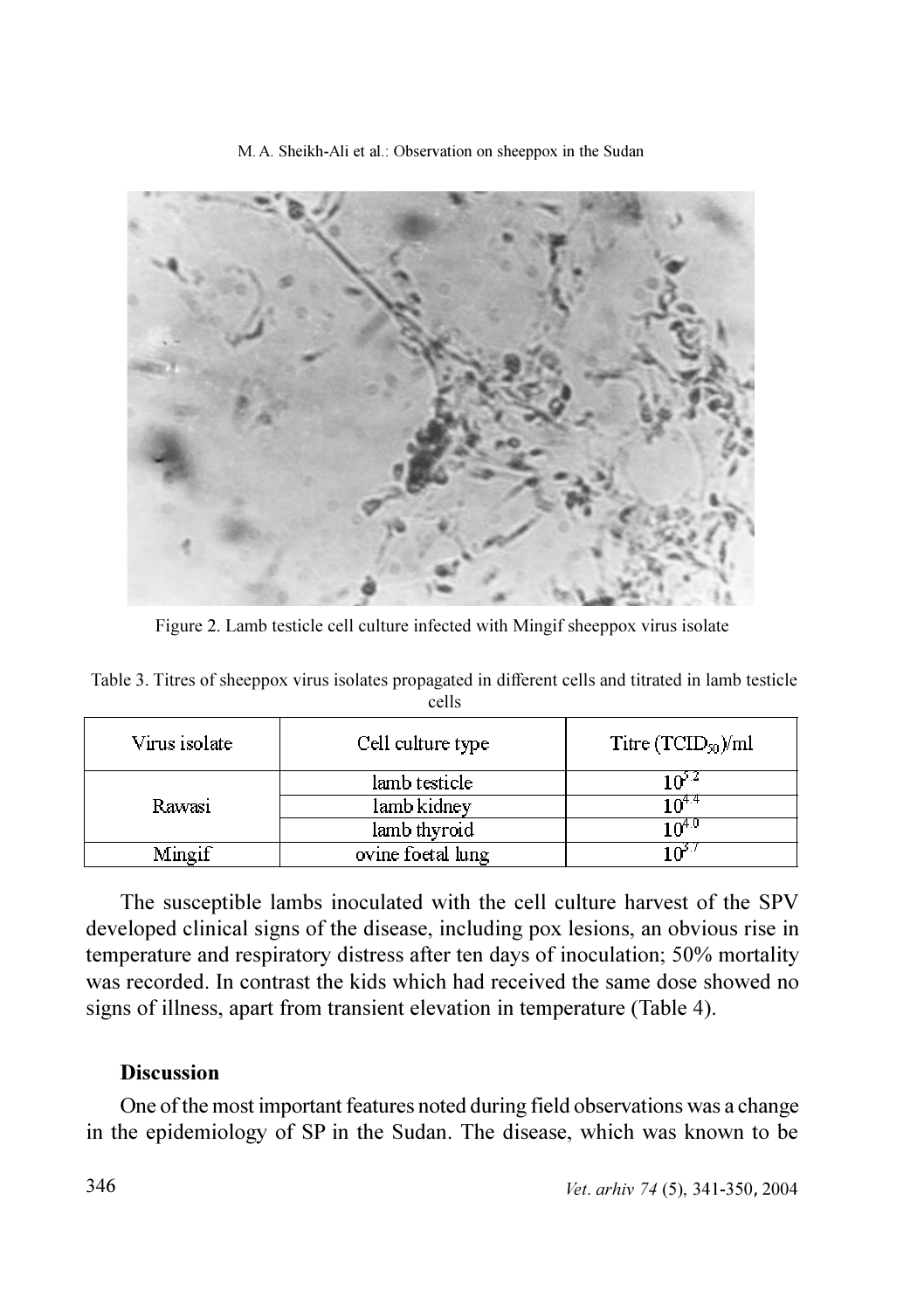| Days p.i.    | Lambs            | Kids            |
|--------------|------------------|-----------------|
| $\mathbf{0}$ | $38.0 \pm 0.16*$ | $38.4 \pm 0.13$ |
| 2            | $39.1 \pm 0.11$  | $38.6 \pm 0.20$ |
| 4            | $41.4 \pm 0.15$  | $38.9 \pm 0.17$ |
| 6            | $40.5 \pm 0.10$  | $38.7 \pm 0.11$ |
| 8            | $38.8 \pm 0.10$  | $38.3 \pm 0.12$ |
| 10           | $37.9 \pm 0.12$  | $38.2 \pm 0.14$ |
| 12           | $37.5 \pm 0.11$  | $37.8 \pm 0.16$ |
| 14           | $37.4 \pm 0.14$  | $38.2 \pm 0.10$ |
| 16           | $37.1 \pm 0.12$  | $38.4 \pm 0.11$ |
| 18           | $37.2 \pm 0.16$  | $38.2 \pm 0.16$ |
| 20           | $37.2 \pm 0.13$  | $38.3 \pm 0.19$ |

Table 4. Average temperature of lambs and kids inoculated with sheeppox virus

\*Average temperature (°C)  $\pm$  standard deviation, n = 4; except for lambs after day 10 p.i. where n = 2 due to death of two lambs.

 $p.i. = post-inoculation$ 

associated with the cold winter season (MUZICHIN and ALI, 1979), appears to have lost this peculiar property and an outbreak of SP can be seen at any time of the year. This is probably because of the change in the rearing system. The intensive production system, where large numbers of animals are perpetuated and fattened in closed fences, has recently been practiced in the country. As the virus is hardy and resistant to desiccation, the particles surviving in the scabs which had fallen during the previous outbreak cause a new epidemic to occur whenever fresh animals were introduced to the farm. The high animal density in the farms is also a predisposing factor. This hypothesis was supported by the fact that the disease incidence was reduced to a negligible figure when the herd immunity to SP was raised by vaccination before introduction to the farm.

In accordance with LOSOS (1986), the nodular form of SP was prevalent in the Sudan as seen in the Rawasi, Bagir and University farm SP outbreaks. However, a rare subcutaneous form of SP was also diagnosed in Mingif farm.

Another important phenomenon noted during field observation was the strict host specificity of SP. In outbreaks in Rawasi, Bagir and in the University farm in Shambat only sheep were affected, although goats, including kids, were in close association with infected sheep. The goats have never been infected with pox or vaccinated against the disease and their blood samples were also negative for precipitating antibodies. In addition, the SPV isolated from the Rawasi outbreak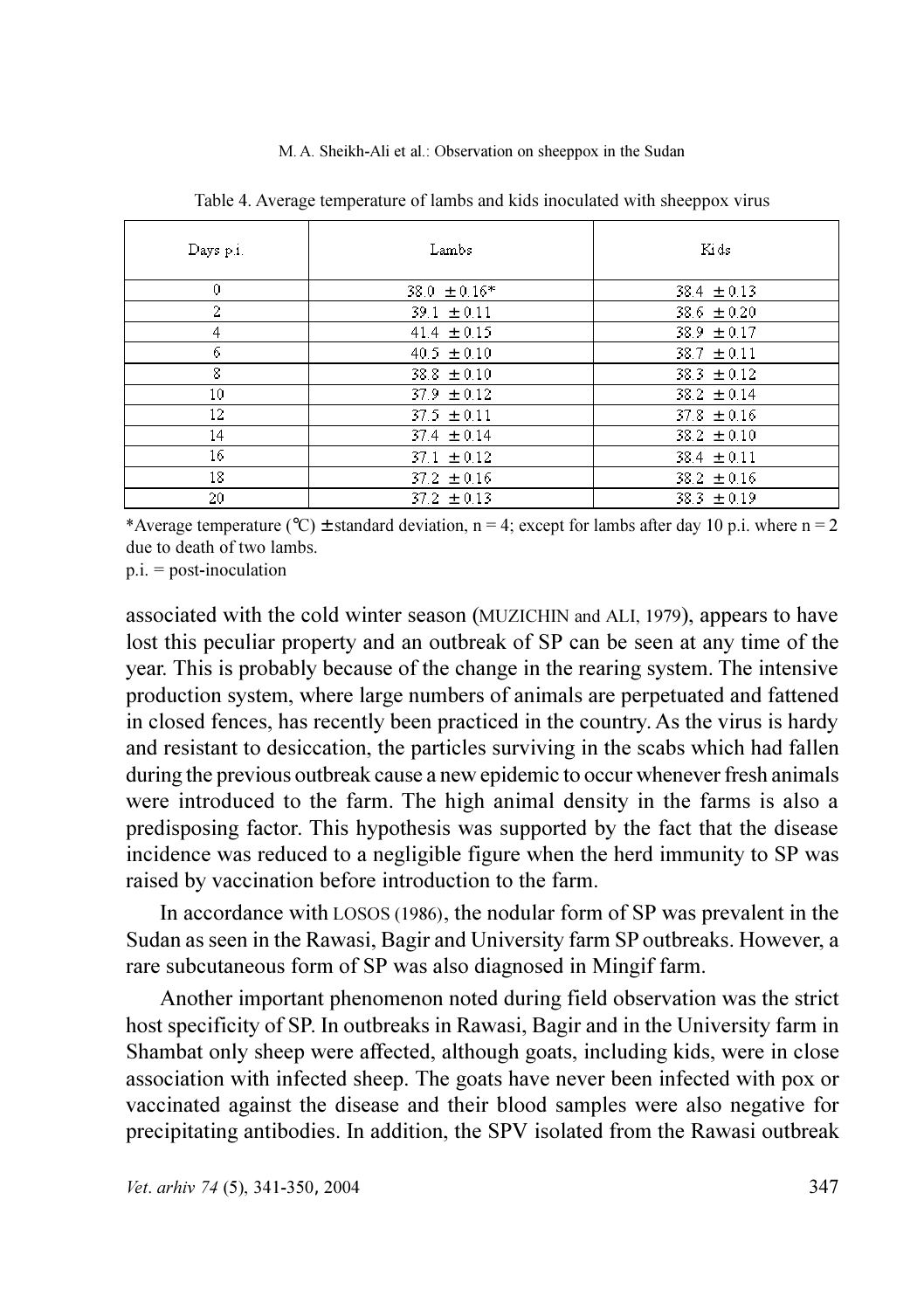did not experimentally infect kids, although the virus was highly virulent to lambs. These results coincide with those obtained by BENNET et al. (1944) for SP infections in the Sudan. It also coincides with reports in other parts of the world which indicate that SPV is host specific as the disease outbreaks or virus isolates occur or are noted to cause disease in sheep only (MURTY and SINGH, 1971; MUNZ and DUMBELL, 1994; RAO and BANDYOPADHYAY, 2000). However, natural or experimental infection of the virus to goats was previously described in various reports (DAVIES, 1976; KITCHING and MELLOR, 1986; KITCHING and TAYLOR, 1985b) and the virus isolated from flocks in which both sheep and goats were concurrently affected. Unlike SPV, goatpox virus was confirmed to infect both species in the Sudan (BENNET et al., 1944; MOHAMED et al., 1982). However, a later study by KITCHING and TAYLOR (1985b) proved the virus was more lethal to goats regardless of whether it was derived from sheep or goats. This lack of cross-pathogenicity between SPV and goatpox virus was observed despite the close genetic relationship among them recently published by TULMAN et al. (2002).

Sheeppox viruses were isolated by the first passage in lamb testicle (LT) cell cultures. It is therefore LT cell culture that was the most suitable system for the studied viruses as it was easy to produce and was more susceptible to the virus infection compared to LK, LTY and OFL systems. Moreover, the LT gave a better yield of the virus. This substantiates previous reports by HOUSAWI et al. (1991). The variant CPE produced by the Mingif isolate, compared to the Rawasi one, in which cytoplasmic processes formed a net-like appearance, was similar to that previously reported by SRIVASTAVA and SINGH (1980) and RAO and MALIK (1982).

Although the results reported herein reveal some heterogeneity in the cultural and other biological behaviours within the SPVs in the Sudan, the viruses must, however, be further compared at the genomic and proteomic levels. To our knowledge this is the first suspicion of variations in SPV in the Sudan.

In conclusion, the epidemiology, namely seasonality, of SP already known in the Sudan was not absolute, where some changes have been observed in the way that the disease can occur at any time of the year. The species-specificity and heterogeneity of the SPV isolated were also confirmed.

#### Acknowledgements

The authors wish to express their gratitude to the German Academic Exchange Service DAAD for funds, and to the authority of the Central Veterinary Research Laboratories of the Sudan for permission to conduct the research in their laboratory.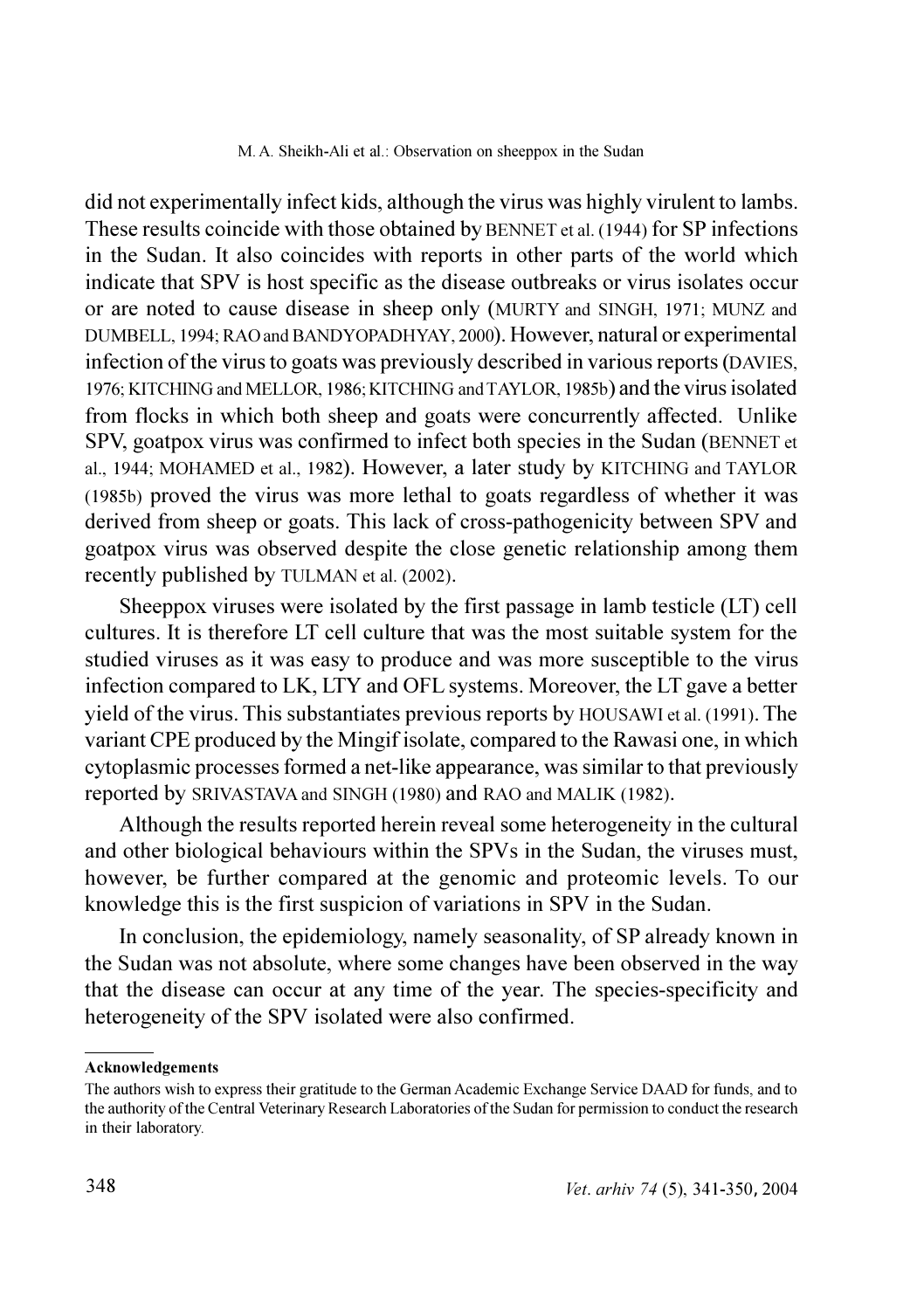### **References**

- ABUSAMRA, M. T. (1980): A new skin biopsy technique in domestic animals. Zbl. Vet. Med. A, 27, 600-603.
- BENNET, S. C. J., E. S. HORGAN, M. A. HASSEB (1944): The pox disease of sheep and goats. J. Comp. Pathol. 54, 131-160.
- CARN, V. M. (1993): Control of capripoxyirus infections. Vaccine 11, 1275-1279.
- DAVIES, F. G. (1976): Characteristics of a virus causing a pox disease in sheep and goats in Kenya, with observation on the epidemiology and control. J. Hyg. 76, 163-171.
- ESPOSITO, J. J., F. FENNER (2001): Poxviruses. In: Fields Virology (Fields, B.N., D. M. Knipe, P. M. Howley, R. M. Chanock, J. L. Melnick, T. P. Monathy, B. Roizman and S. E. Straus, eds.) 4<sup>th</sup> ed. Lippincott, Williams and Wilkins, Philadelphia, USA. pp. 2885-2921.
- FERRIS, R. D., W. PLOWRIGHT (1958): Simplified method for production of monolayers of tests cells from domestic animals and for serial examination of monolayer cultures. J. Pathol. Bacteriol. 75. 313-318.
- FINNEY, J. D. (1964): Statistical method in biological assay.  $2<sup>nd</sup>$  edition, Griffin, London pp. 525-531.
- HAJER, I., B. ABBAS, M. T. ABUSAMRA (1988): Capripox virus in sheep and goats in the Sudan. Revue Elev. Med. Vet. Pays. Trop. 41, 125-128.
- HOUSAWI, F. M. T., E. M. E. ABU-ELZEIN, M. M. AMIN, A. I. ALAFALEO (1991): Contagious pustular dermatitis (Orf) infection in sheep and goats in Saudi Arabia. Vet. Rec. 128, 550-551.
- KITCHING, R. P., P. S. MELLOR (1986): Insect transmission of capripoxyirus. Res. Vet. Sci. 40, 255-258.
- KITCHING, R. P., W. P. TAYLOR (1985a): Transmission of capripoxvirus. Res. Vet. Sci. 39, 196-199.
- KITCHING, R. P., W. P. TAYLOR (1985b): Clinical and antigenic relationship between isolates of sheep and goatpox viruses. Trop. Anim. Hlth. Prod. 17, 64-74.
- LOSOS, J. G (1986): Infectious tropical diseases of domestic animals; First edition, Longman, pp. 558-580.
- MOHAMED, K. A., B. E. D., HAGO, W. P. TAYLOR, A. A. NAYIL, M. T. ABUSAMARA (1982): Goatpox in the Sudan. Trop. Anim. Hlth. Prod. 14, 104-108.
- MUNZ, E., K. DUMBELL (1994): Sheeppox and goatpox, In: Infectious diseases of livestock (Coetzer, J. A. W., G. R., Thomson, and R.C. Tustin) Vol. 1, Oxford University Press, Cape Town, South Africa. pp. 613-615.
- MURTY, D. K., P. P. SINGH (1971): Epidemiological studies on an outbreak of sheep-pox in a mixed flock in Uttar Pradesh. Indian J. Anim. Sci. 41, 1072-1079.
- MUZICHIN, S. I., B. H. ALI (1979): A study of sheeppox in the Sudan. Bull. Anim. Hlth. Prod. Afr. 27, 105-112.